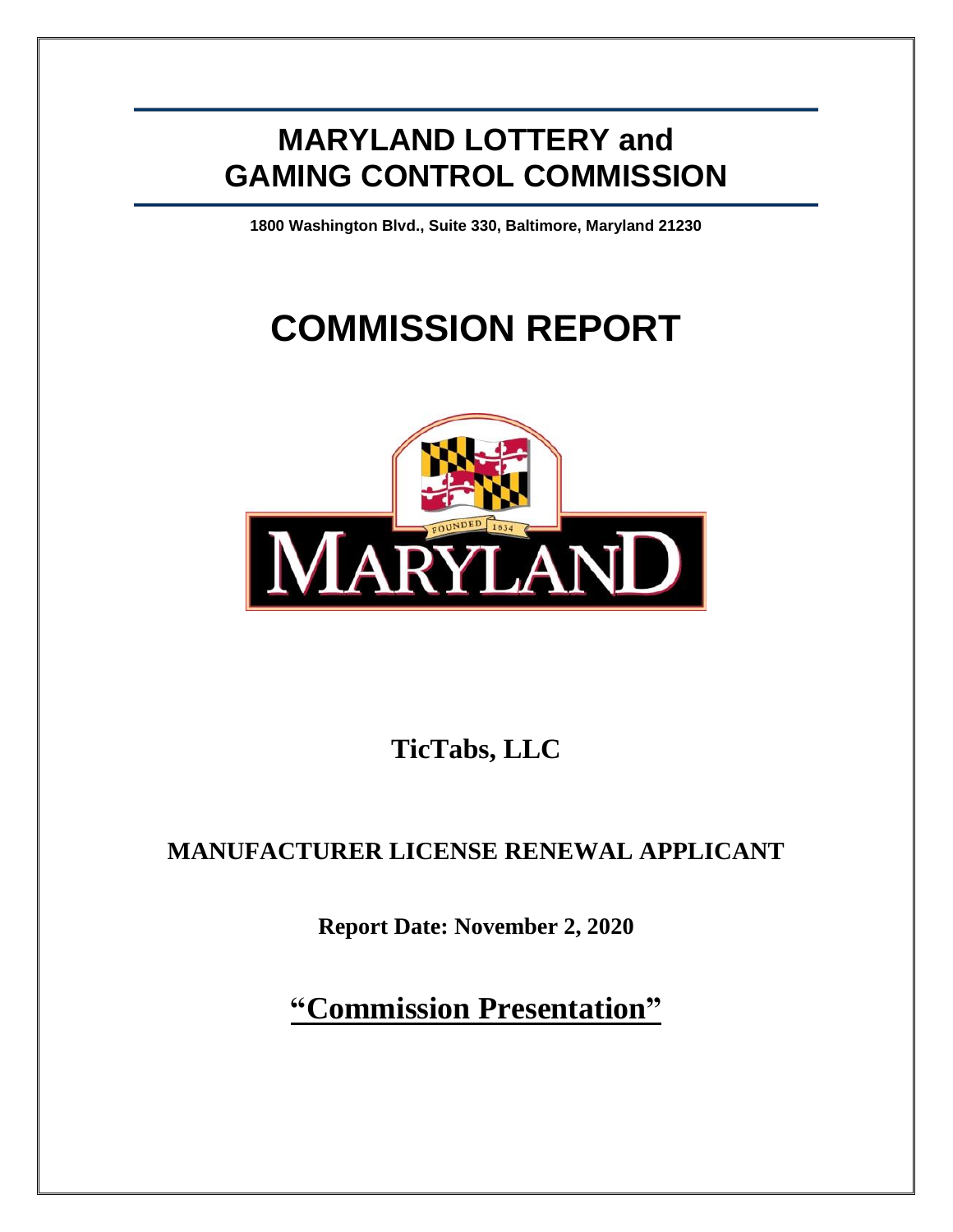#### **TicTabs, LLC**

We are conducting a hearing on the manufacturer renewal license application submitted by TicTabs, LLC. The Maryland Lottery and Gaming Control Agency is required by "The Gaming Law" to conduct an investigation to determine if TicTabs, LLC is qualified to be awarded a manufacturers license.

You (the commissioners) have been provided with the complete investigative report on TicTabs, LLC. You have also received a copy of the public report that was in your packets and made available to everyone on the agency website. I will summarize the reports that have been given to you.

 TicTabs, LLC was last approved for a manufacturer license by the Commission on February 25, 2016. TicTabs, LLC has maintained its manufacturer license in good standing and has not been subject to any disciplinary sanctions by the Commission.

#### **Background**

Tictabs, LLC was incorporated in Delaware on March 22, 2013, and is wholly-owned by Marcus Costa, who serves as the company's sole officer and managing member. The company's offices are located in Las Vegas, Nevada. The Company's primary business is the design and distribution of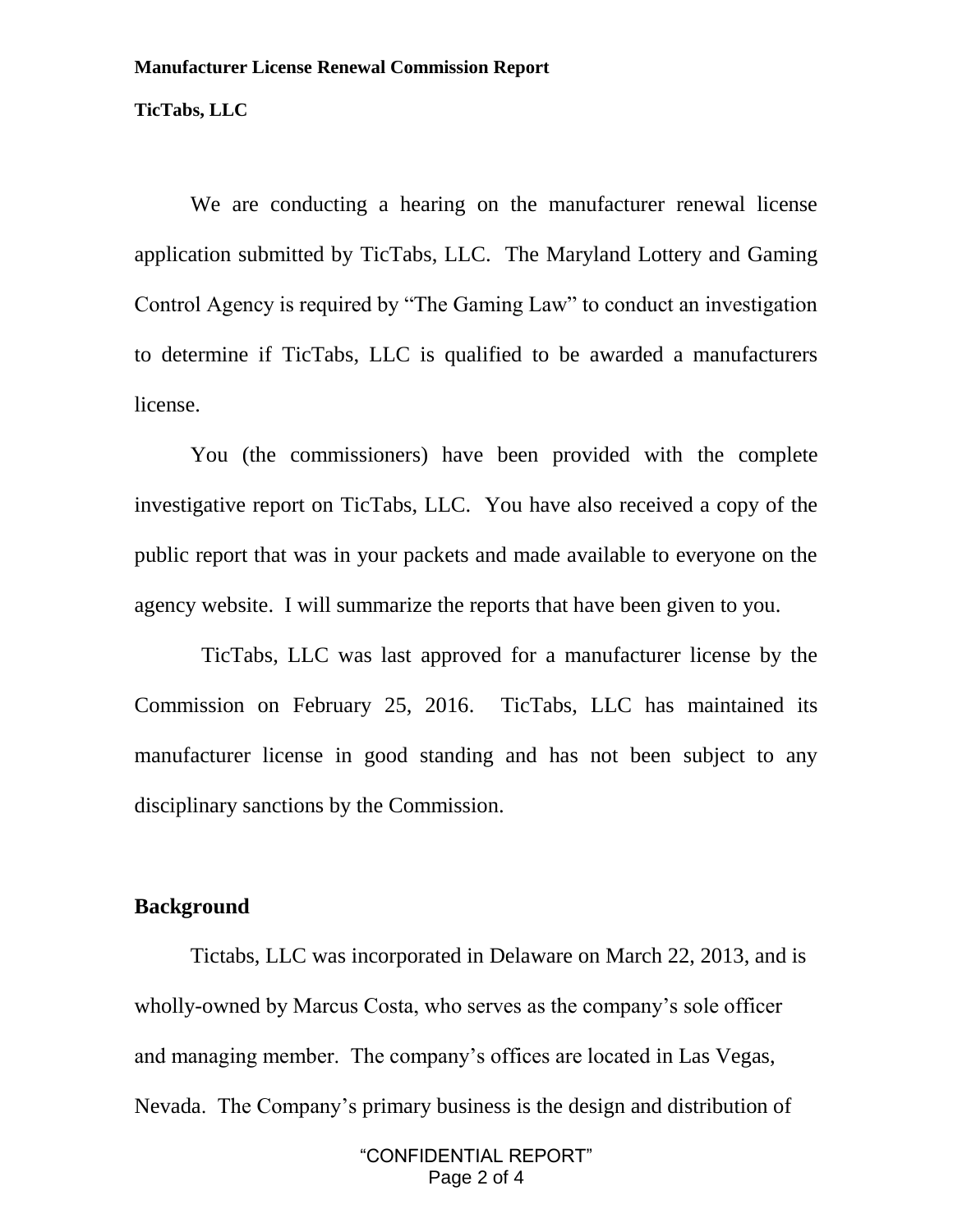#### **Manufacturer License Renewal Commission Report**

#### **TicTabs, LLC**

electronic and digital gaming systems for the gaming industry. TicTabs, LLC is currently licensed by gaming authorities in Maryland and Virginia and Mr. Costa is currently licensed as a Principal Employee in Maryland.

#### **Discussion of Financial Performance**

We performed a detailed analysis of TicTabs financial condition and operating performance for the years ended December 31, 2015 to 2019 and we offer the following comment and observations:

- 1) TicTabs, LLC was found to have financial stability, integrity and responsibility
- 2) There were no material issues involving the known financial backers
- 3) TicTabs, LLC possesses the requisite good character, honesty and integrity
- 4) TicTabs, LLC has sufficient business ability and experience
- 5) There were no potential disqualifying factors